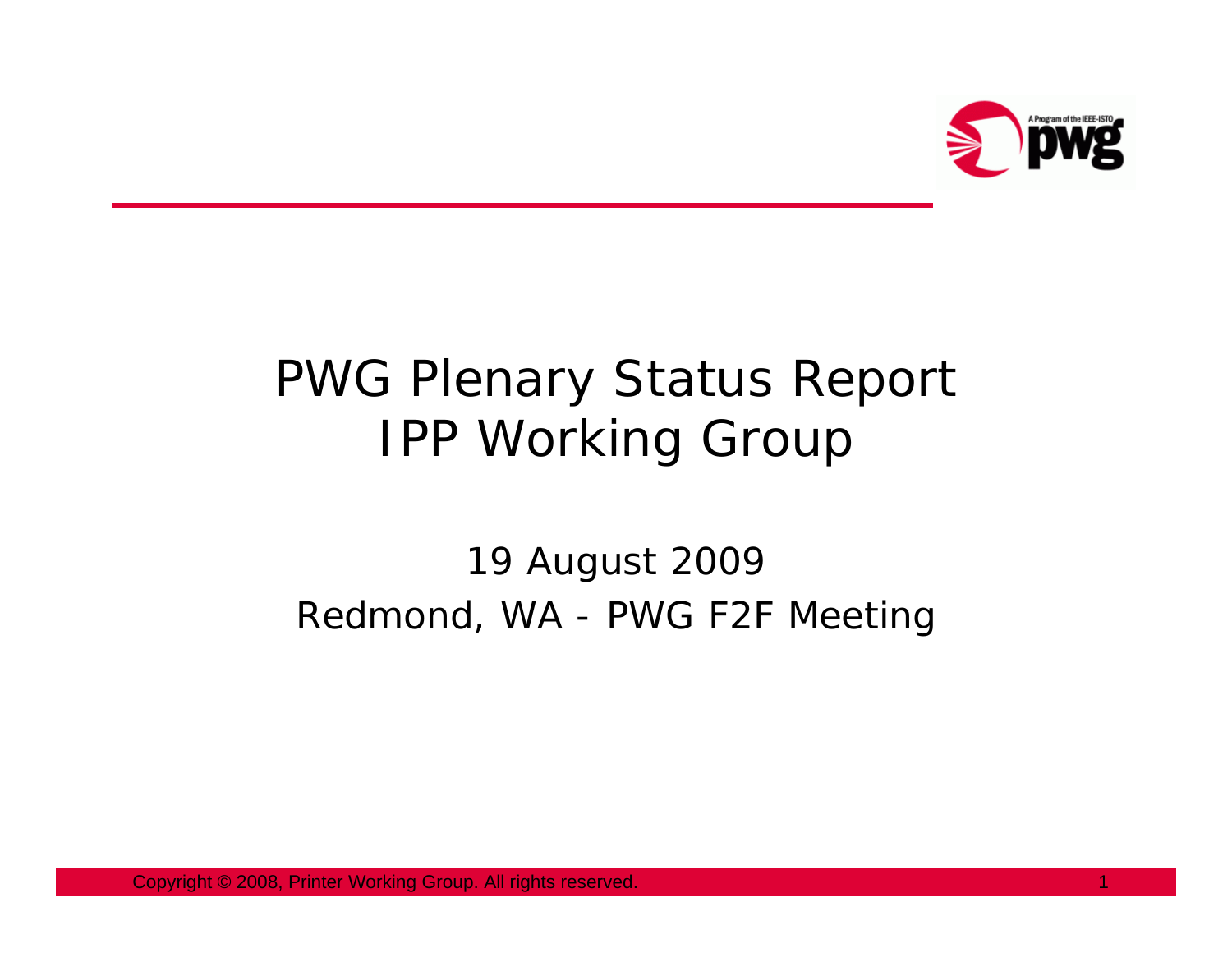



- IPP WG Chair:Paul Tykodi (TCS)
- IPP WG Secretary: Craig Whittle (Sharp)
- IPP WG Document Editors:Tom Hastings (formerly Xerox) – IPP PP Set 2 Ira McDonald (High North) – IPP/2.0 and PSX Mike Sweet (Apple) – IPP/2.0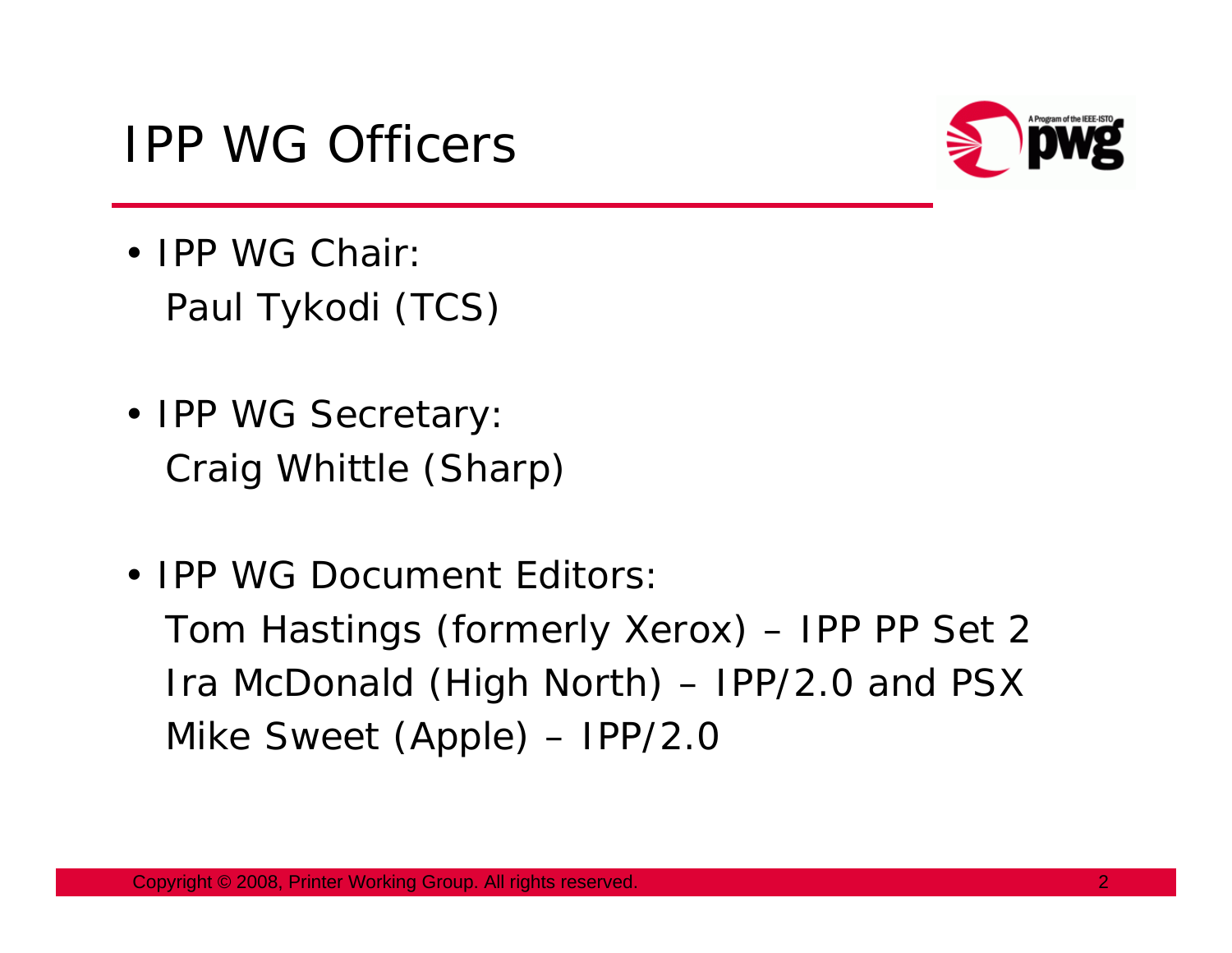## IPP WG Current Status



- • IPP/2.0 First Edition
	- PWG Candidate Standard IPP versions 2.0 and 2.1
	- PWG Formal Vote ended 31 July 2009
	- 8 Yes, 0 No, 2 Abstain (quorum was 6 votes)
	- ftp://ftp.pwg.org/pub/pwg/candidates/cs-ipp20-20090731-5100.10.pdf
- IPP Printer State Extensions (PSX)
	- PWG Candidate Standard IPP Printer/Finisher MIB alerts
	- PWG Formal Vote ended 31 July 2009
	- 8 Yes, 0 No, 2 Abstain (quorum was 6 votes)
	- ftp://ftp.pwg.org/pub/pwg/candidates/cs-ippstate10-20090731-5100.9.pdf
- IPP Production Printing Attributes Set 2
	- Prototype Draft extend PP Set 1 for IPP/2.2
	- Current draft dated 3 August 2009
	- Job save, Job recipient name/number, Job hold until date, etc.
	- ftp://ftp.pwg.org/pub/pwg/ipp/wd/wd-ippprodprintext10-20090803.pdf
- $\bullet$  IPPv2 Updated Charter w/ PPSet2
	- ftp://ftp.pwg.org/pub/pwg/ipp/wd/wd-ippv2-charter-20090813.pdf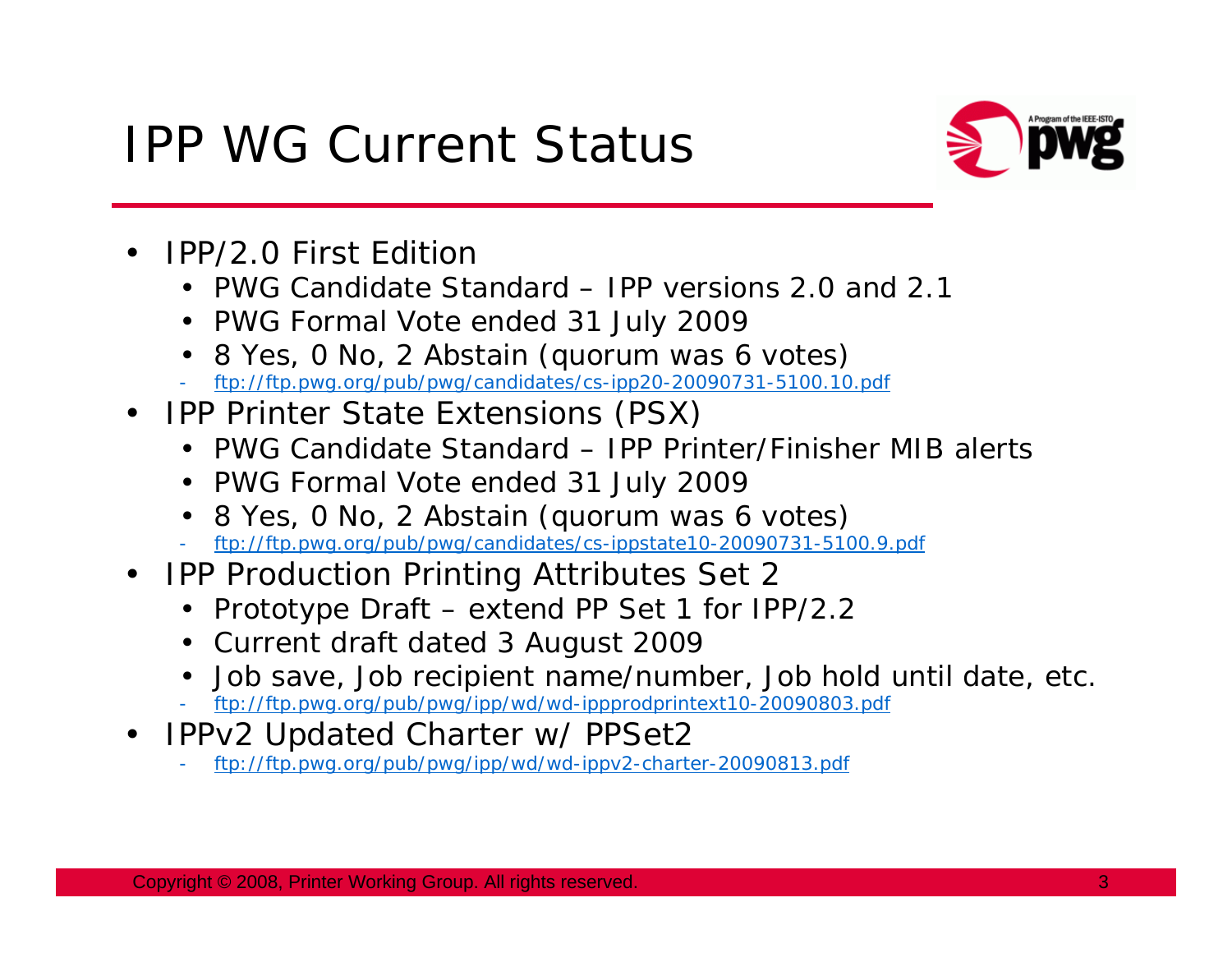## IPP WG Next Steps



- IPP/2.0 First Edition
	- Interoperability testing in Q1/Q2 2010
- IPP Printer State Reasons Extensions (PSX)
	- Interoperability event in Q1/Q2 2010
- IPP Production Printing Set 2
	- Revise Prototype Draft per review on 18 August at F2F
- IPP/2.0 Second Edition
	- Initial draft by Q1 2010 IPP version 2.2 (production)
	- Includes \*all\* IETF and PWG IPP extension specs
	- Clarify First Edition based on interoperability testing